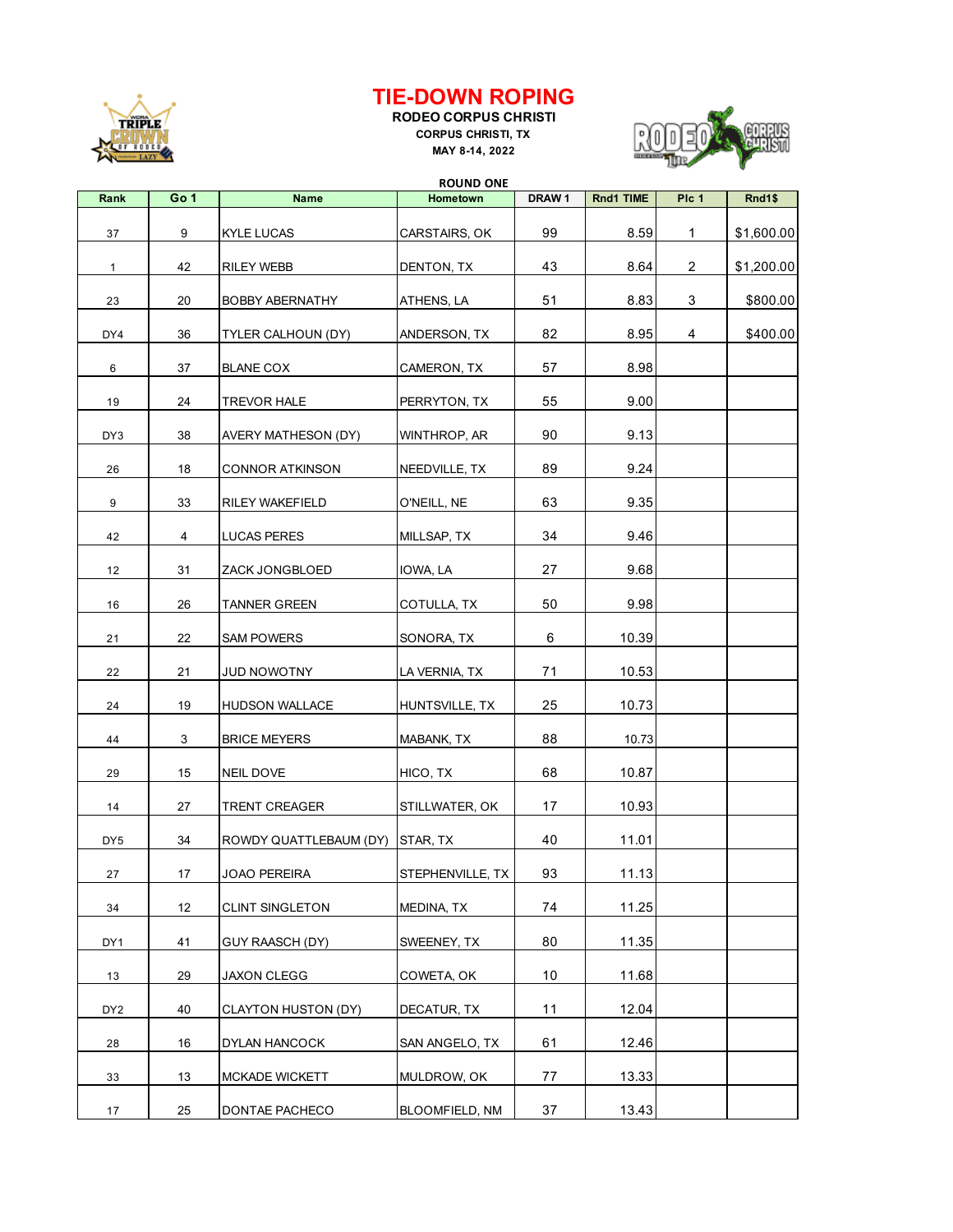| 45              | $\overline{2}$ | <b>CHANCE LITTLE</b>     | LLANO, TX            | 5              | 13.51  |  |
|-----------------|----------------|--------------------------|----------------------|----------------|--------|--|
| 20              | 23             | <b>GARRETT ELMORE</b>    | SPRINGER, OK         | 22             | 13.73  |  |
| DY8             | 28             | LUKE COLEMAN (DY)        | MADISONVILLE, TX     | 67             | 14.01  |  |
| 38              | 8              | <b>EDDIE DEVER</b>       | <b>BELLVILLE, TX</b> | 97             | 14.71  |  |
| 39              | $\overline{7}$ | <b>PRESTON PEDERSON</b>  | <b>HERMISTON, OR</b> | 19             | 15.07  |  |
| DY <sub>6</sub> | 32             | JUAN (JT) GARCIA (DY)    | KINGSVILLE, TX       | 39             | 16.24  |  |
| $\overline{4}$  | 39             | <b>SHANE HANCHEY</b>     | SULPHUR, LA          | 94             | 21.45  |  |
| 35              | 11             | <b>ACE SLONE</b>         | CUERO, TX            | 42             | 100.00 |  |
| 32              | 14             | <b>NATE BALDWIN</b>      | <b>BLACKFOOT, ID</b> | $\overline{7}$ | 100.00 |  |
| DY7             | 30             | COLBY HOLT (DY)          | JUNCTON, TX          | 31             | 100.00 |  |
| 40              | 6              | <b>JESSE CLIFTON</b>     | SPRINGTOWN, TX       | 24             | 100.00 |  |
| 8               | 35             | PECOS TATUM              | LA PLATA, NM         | 4              | 100.00 |  |
| 36              | 10             | <b>CAYDEN HARMON</b>     | STEPHENVILLE, TX     | 13             | 100.00 |  |
| 41              | 5              | <b>NICK ACHILLE</b>      | ALVIN, TX            | 96             | 100.00 |  |
| 46              | 1              | <b>STERLING WILLIAMS</b> | STEPHENVILLE, TX     | 48             | 100.00 |  |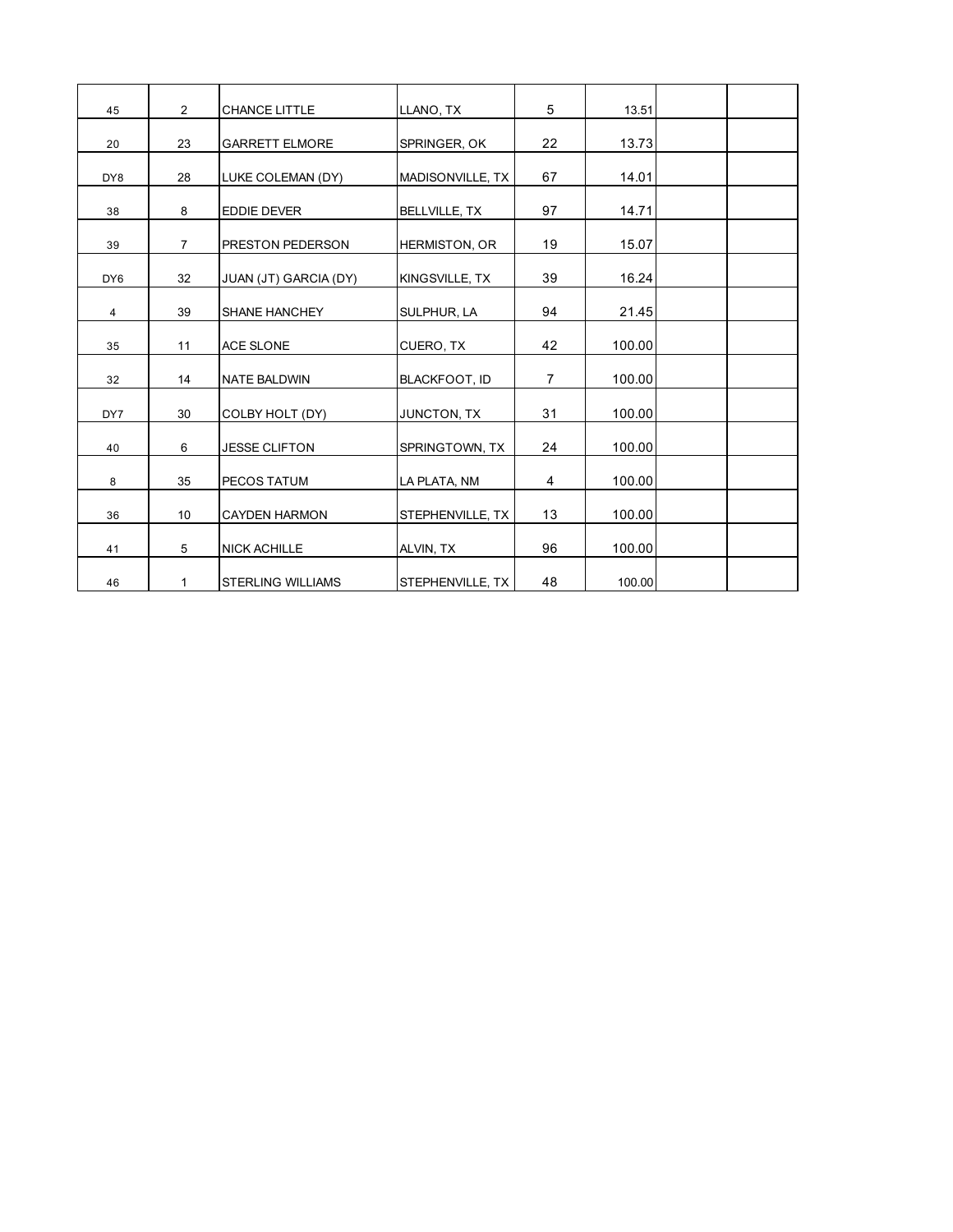|                 |                 |                        | <b>ROUND TWO</b> |                   |           |                |            |
|-----------------|-----------------|------------------------|------------------|-------------------|-----------|----------------|------------|
| Rank            | Go <sub>2</sub> | <b>Name</b>            | Hometown         | DRAW <sub>2</sub> | Rnd2 TIME | Plc 2          | Rnd2\$     |
| 24              | 25              | <b>HUDSON WALLACE</b>  | HUNTSVILLE, TX   | 34                | 7.73      | $\mathbf{1}$   | \$1,600.00 |
| 19              | 20              | TREVOR HALE            | PERRYTON, TX     | 80                | 8.03      | $\overline{2}$ | \$1,200.00 |
| 6               | 7               | <b>BLANE COX</b>       | CAMERON, TX      | 39                | 8.33      | 3              | \$800.00   |
| 12              | 13              | ZACK JONGBLOED         | IOWA, LA         | 71                | 8.40      | 4              | \$400.00   |
| 14              | 17              | TRENT CREAGER          | STILLWATER, OK   | 42                | 8.71      |                |            |
| 35              | 33              | ACE SLONE              | CUERO, TX        | 77                | 8.71      |                |            |
| DY3             | 6               | AVERY MATHESON (DY)    | Winthrop, ar     | 5                 | 9.01      |                |            |
| 34              | 32              | <b>CLINT SINGLETON</b> | MEDINA, TX       | 93                | 9.19      |                |            |
| 32              | 30              | <b>NATE BALDWIN</b>    | BLACKFOOT, ID    | 89                | 9.26      |                |            |
| 26              | 26              | <b>CONNOR ATKINSON</b> | NEEDVILLE, TX    | 57                | 9.51      |                |            |
| 27              | 27              | JOAO PEREIRA           | STEPHENVILLE, TX | 13                | 9.66      |                |            |
| 45              | 42              | <b>CHANCE LITTLE</b>   | LLANO, TX        | 6                 | 10.16     |                |            |
| 28              | 28              | DYLAN HANCOCK          | SAN ANGELO, TX   | 10                | 10.23     |                |            |
| DY1             | 3               | GUY RAASCH (DY)        | SWEENEY, TX      | 82                | 10.51     |                |            |
| 29              | 29              | NEIL DOVE              | HICO, TX         | 55                | 10.52     |                |            |
| DY7             | 14              | COLBY HOLT (DY)        | JUNCTON, TX      | 50                | 10.61     |                |            |
| 20              | 21              | <b>GARRETT ELMORE</b>  | SPRINGER, OK     | $\overline{7}$    | 11.06     |                |            |
| 37              | 35              | KYLE LUCAS             | CARSTAIRS, OK    | 63                | 11.52     |                |            |
| 40              | 38              | JESSE CLIFTON          | SPRINGTOWN, TX   | 51                | 11.77     |                |            |
| 13              | 15              | JAXON CLEGG            | COWETA, OK       | 48                | 11.85     |                |            |
| 17              | 19              | DONTAE PACHECO         | BLOOMFIELD, NM   | 24                | 12.04     |                |            |
| 23              | 24              | <b>BOBBY ABERNATHY</b> | ATHENS, LA       | 43                | 12.31     |                |            |
| 9               | 11              | RILEY WAKEFIELD        | O'NEILL, NE      | 68                | 12.33     |                |            |
| 38              | 36              | EDDIE DEVER            | BELLVILLE, TX    | 27                | 12.88     |                |            |
| DY <sub>2</sub> | 4               | CLAYTON HUSTON (DY)    | DECATUR, TX      | 4                 | 13.50     |                |            |
| 21              | 22              | <b>SAM POWERS</b>      | SONORA, TX       | 61                | 14.54     |                |            |
| DY6             | 12              | JUAN (JT) GARCIA (DY)  | KINGSVILLE, TX   | 97                | 15.78     |                |            |
| DY4             | 8               | TYLER CALHOUN (DY)     | ANDERSON, TX     | 40                | 16.32     |                |            |
| DY8             | 16              | LUKE COLEMAN (DY)      | MADISONVILLE, TX | 25                | 21.98     |                |            |
| $\mathbf{1}$    | $\overline{2}$  | RILEY WEBB             | DENTON, TX       | 31                | 100.00    |                |            |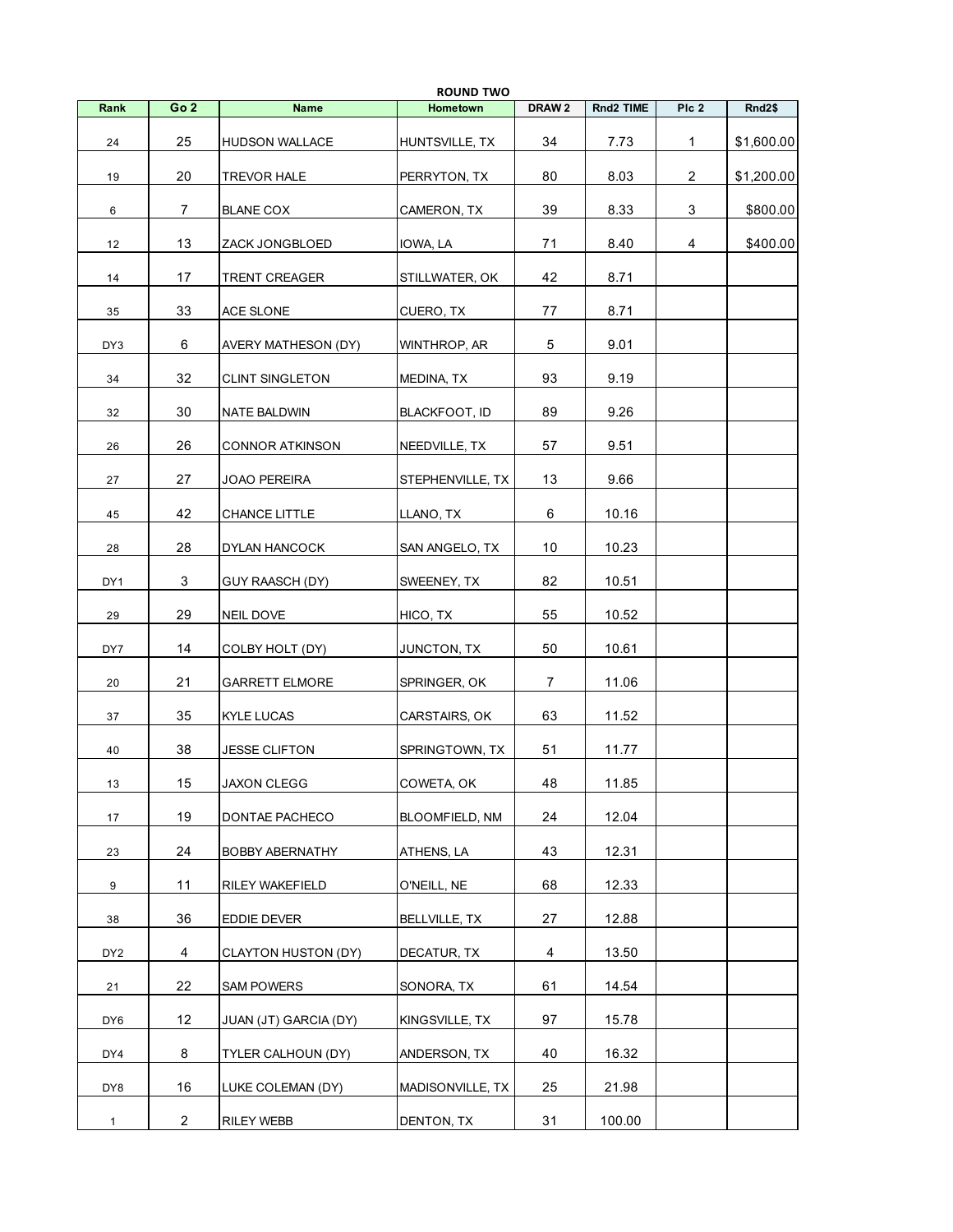| 42              | 40 | <b>LUCAS PERES</b>       | MILLSAP, TX          | 96 | 100.00 |  |
|-----------------|----|--------------------------|----------------------|----|--------|--|
| 16              | 18 | <b>TANNER GREEN</b>      | COTULLA, TX          | 22 | 100.00 |  |
| 22              | 23 | <b>JUD NOWOTNY</b>       | LA VERNIA, TX        | 74 | 100.00 |  |
| 44              | 41 | <b>BRICE MEYERS</b>      | MABANK, TX           | 37 | 100.00 |  |
| DY <sub>5</sub> | 10 | ROWDY QUATTLEBAUM (DY)   | STAR, TX             | 94 | 100.00 |  |
| 33              | 31 | <b>MCKADE WICKETT</b>    | MULDROW, OK          | 88 | 100.00 |  |
| 39              | 37 | <b>PRESTON PEDERSON</b>  | <b>HERMISTON, OR</b> | 17 | 100.00 |  |
|                 | 5  | SHANE HANCHEY            |                      | 19 | 100.00 |  |
| 4               | 9  | PECOS TATUM              | SULPHUR, LA          | 90 | 100.00 |  |
| 8               | 34 |                          | LA PLATA, NM         | 99 | 100.00 |  |
| 36              |    | <b>CAYDEN HARMON</b>     | STEPHENVILLE, TX     |    |        |  |
| 41              | 39 | <b>NICK ACHILLE</b>      | ALVIN, TX            | 67 | 100.00 |  |
| 46              | 43 | <b>STERLING WILLIAMS</b> | STEPHENVILLE, TX     | 11 | 100.00 |  |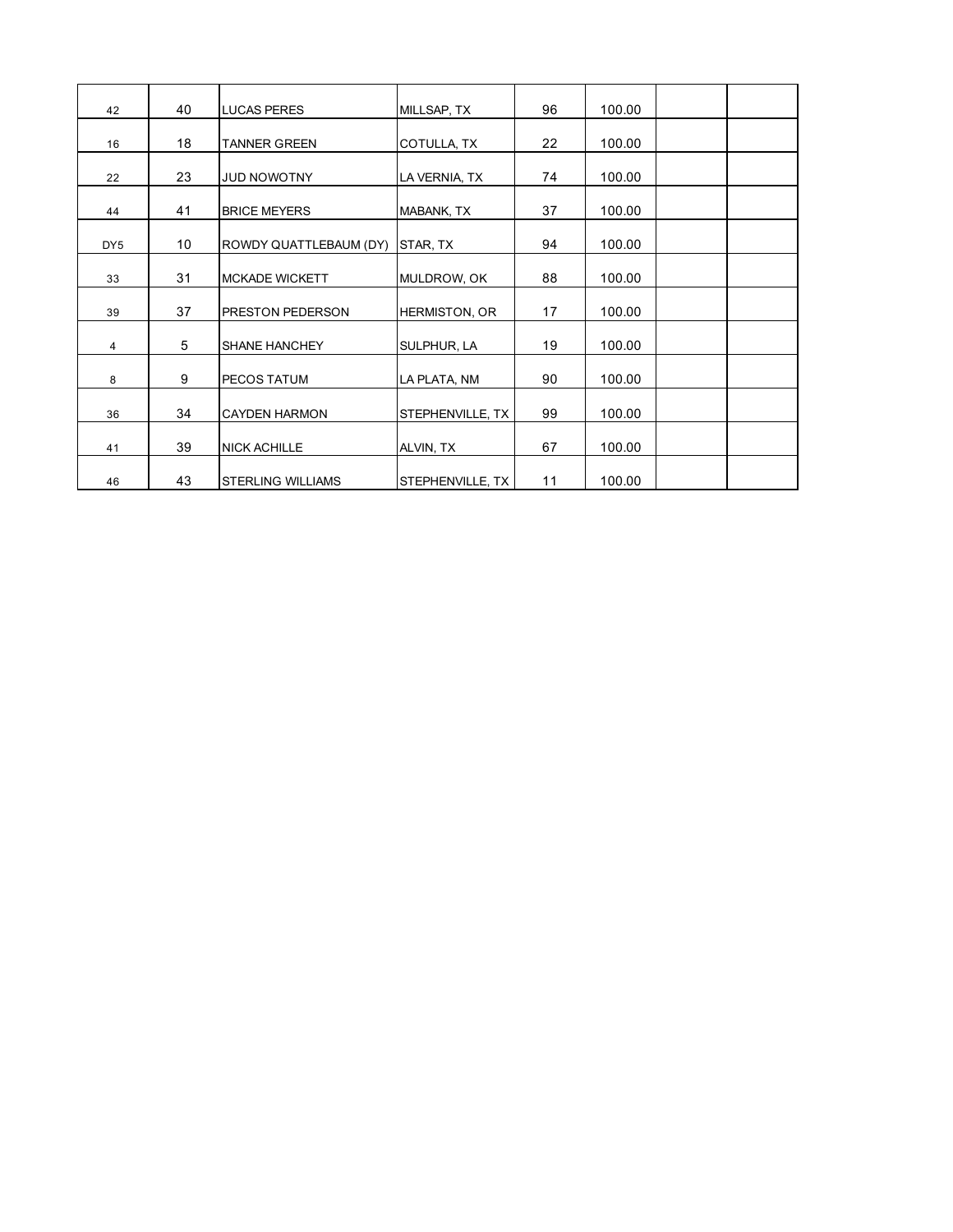| <b>AGGREGATE</b> |  |                        |                      |            |                |            |                         |                        |
|------------------|--|------------------------|----------------------|------------|----------------|------------|-------------------------|------------------------|
| Rank             |  | <b>Name</b>            | Hometown             | <b>AVE</b> | <b>AVE PIc</b> | AVE \$     | DY AVE \$               | <b>TOTAL \$</b><br>won |
| 19               |  | <b>TREVOR HALE</b>     | PERRYTON, TX         | 17.03      | 1              | \$2,030.00 |                         | \$3,230.00             |
| 6                |  | <b>BLANE COX</b>       | CAMERON, TX          | 17.31      | $\overline{2}$ | \$1,680.00 |                         | \$2,480.00             |
| 12               |  | ZACK JONGBLOED         | IOWA, LA             | 18.08      | 3              | \$1,330.00 |                         | \$1,730.00             |
| DY3              |  | AVERY MATHESON (DY)    | WINTHROP, AR         | 18.14      | 4              | \$980.00   | \$2,500.00              | \$3,480.00             |
| 24               |  | <b>HUDSON WALLACE</b>  | HUNTSVILLE, TX       | 18.46      | 5              | \$630.00   |                         | \$2,230.00             |
| 26               |  | <b>CONNOR ATKINSON</b> | NEEDVILLE, TX        | 18.75      | 6              | \$350.00   |                         | \$350.00               |
| 14               |  | <b>TRENT CREAGER</b>   | STILLWATER, OK       | 19.64      |                |            |                         | \$0.00                 |
| 37               |  | <b>KYLE LUCAS</b>      | CARSTAIRS, OK        | 20.11      |                |            |                         | \$1,600.00             |
| 34               |  | <b>CLINT SINGLETON</b> | MEDINA, TX           | 20.44      |                |            |                         | \$0.00                 |
| 27               |  | <b>JOAO PEREIRA</b>    | STEPHENVILLE, TX     | 20.79      |                |            |                         | \$0.00                 |
| 23               |  | <b>BOBBY ABERNATHY</b> | ATHENS, LA           | 21.14      |                |            |                         | \$800.00               |
| 29               |  | NEIL DOVE              | HICO, TX             | 21.39      |                |            |                         | \$0.00                 |
| 9                |  | RILEY WAKEFIELD        | O'NEILL, NE          | 21.68      |                |            |                         | \$0.00                 |
| DY1              |  | GUY RAASCH (DY)        | SWEENEY, TX          | 21.86      |                |            | $$1,000.00$  \$1,000.00 |                        |
| 28               |  | DYLAN HANCOCK          | SAN ANGELO, TX       | 22.69      |                |            |                         | \$0.00                 |
| 13               |  | <b>JAXON CLEGG</b>     | COWETA, OK           | 23.53      |                |            |                         | \$0.00                 |
| 45               |  | <b>CHANCE LITTLE</b>   | LLANO, TX            | 23.67      |                |            |                         | \$0.00                 |
| 20               |  | <b>GARRETT ELMORE</b>  | SPRINGER, OK         | 24.79      |                |            |                         | \$0.00                 |
| 21               |  | <b>SAM POWERS</b>      | SONORA, TX           | 24.93      |                |            |                         | \$0.00                 |
| DY4              |  | TYLER CALHOUN (DY)     | ANDERSON, TX         | 25.27      |                |            |                         | \$400.00               |
| 17               |  | DONTAE PACHECO         | BLOOMFIELD, NM       | 25.47      |                |            |                         | \$0.00                 |
| DY <sub>2</sub>  |  | CLAYTON HUSTON (DY)    | DECATUR, TX          | 25.54      |                |            |                         | \$0.00                 |
| 38               |  | EDDIE DEVER            | <b>BELLVILLE, TX</b> | 27.59      |                |            |                         | \$0.00                 |
| DY6              |  | JUAN (JT) GARCIA (DY)  | KINGSVILLE, TX       | 32.02      |                |            |                         | \$0.00                 |
| DY8              |  | LUKE COLEMAN (DY)      | MADISONVILLE, TX     | 35.99      |                |            |                         | \$0.00                 |
| $\mathbf{1}$     |  | <b>RILEY WEBB</b>      | DENTON, TX           | 108.64     |                |            |                         | \$1,200.00             |
| 35               |  | ACE SLONE              | CUERO, TX            | 108.71     |                |            |                         | \$0.00                 |
| 32               |  | NATE BALDWIN           | BLACKFOOT, ID        | 109.26     |                |            |                         | \$0.00                 |
| 42               |  | <b>LUCAS PERES</b>     | MILLSAP, TX          | 109.46     |                |            |                         | \$0.00                 |
| 16               |  | <b>TANNER GREEN</b>    | COTULLA, TX          | 109.98     |                |            |                         | \$0.00                 |